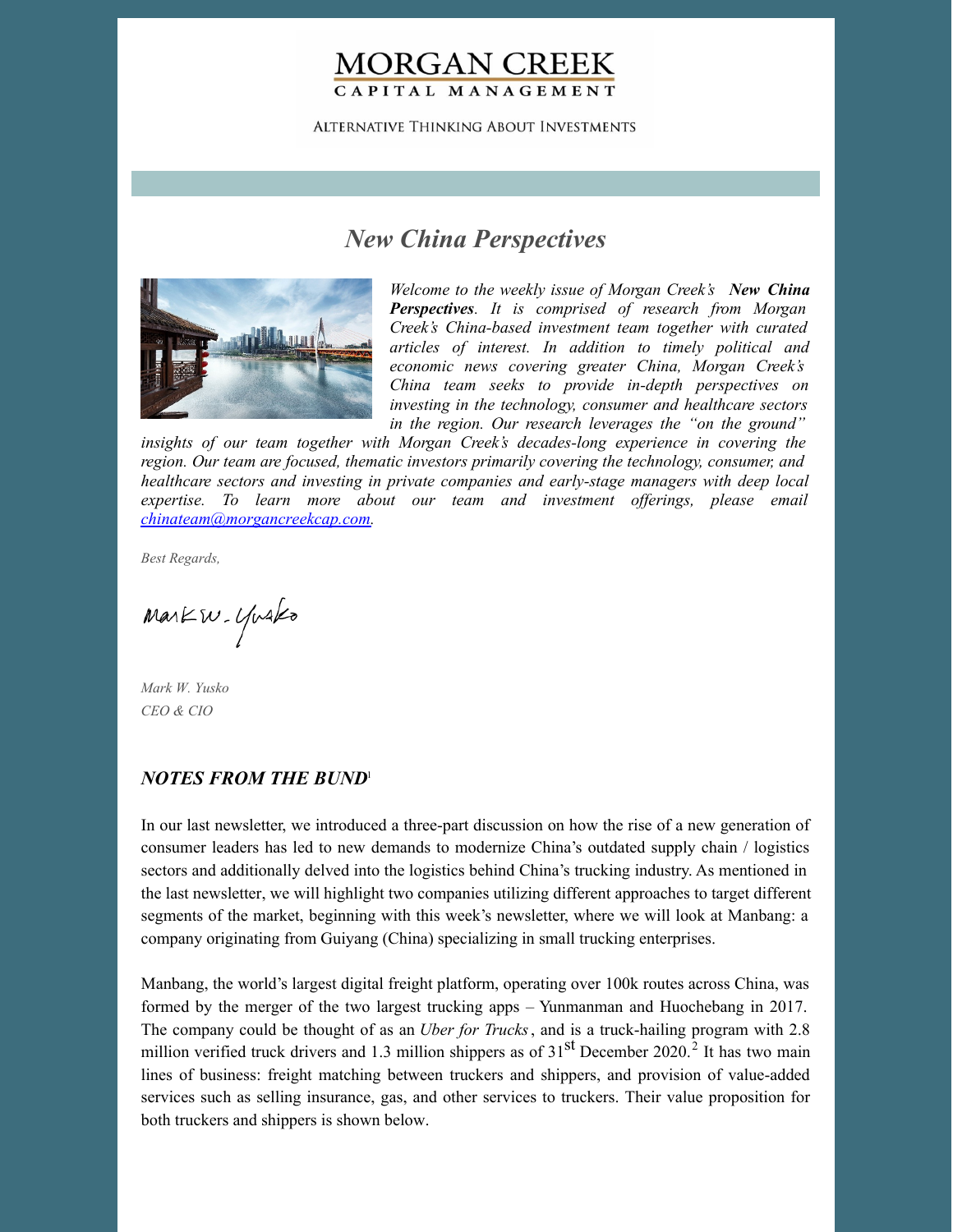

Source(s): China Business Industry Research Institute, Qianzhan, China Merchants Securities, China Automobile Dealers Association, Deloitte Research, Company Presentation Note(s): 1. Data as of 12/31/2020 USD Billion

## *Figure 1: Business Model and value proposition for truckers and shippers (Source: Prospectus)*

The pain points in the industry were numerous and obvious. Before Manbang, asymmetric information led to mom and pop truckers spending days finding their next shipment, especially on back-hauls. Shipments were arranged at logistic parks, which were typically 50 km away from their last shipment destination, leading to high economic inefficiency and low environmental sustainability. Truck brokers who arranged shipments also charged very high fees, cutting into already thin profits for truckers and increasing costs for shippers. Unpredictability of shipments and routes made long-term planning difficult and lack of standardization and trust led to disputes, lowering efficiency.<sup>3</sup>

Manbang is a fully digital solution and thus does not need a physical presence at logistic parks to find truckers. This lowers costs and eliminates the need for truckers to travel to a logistic park to arrange shipments. As a large number of shippers and truckers are on the platform, matching is now much easier, with average time for freight matching being fifteen minutes as of August 2021. The application also has standard terms and clear dispute resolution processes which reduces the risk of disputes and prevents delays in payments to drivers. Manbang further aggregates statistics, helping truckers track their P&L, increasing efficiency and accounting transparency.

Manbang is therefore able to directly increase trucker's revenue (by enabling more orders and less truck idle time in-between jobs) and lower their cost (by lowering agent's fees and fuel from not having to make unnecessary trips to logistics parks to seek jobs).

The COVID-19 pandemic accelerated the company's growth as many logistic parks were shut, driving more users to its platform. As of May 2021, the company has over 90% of the truck-hailing market in China. 4

### **[Click](https://www.morgancreekcap.com/market-commentary/#investment-process) here to see back issues of New China Perspectives**

### *CHINA NEWS SPOTLIGHT*

**China's Emissions Trading System Will Be The World's Biggest Climate Policy. Here's What Comes Next:** China's new emissions trading system (ETS) is already the world's largest carbon market, three times bigger than the European Union's. *Read [more.](https://www.forbes.com/sites/energyinnovation/2022/04/18/chinas-emissions-trading-system-will-be-the-worlds-biggest-climate-policy-heres-what-comes-next/?sh=71efd2952d59)*

**US Treasury Secretary Janet Yellen says 'we're looking at' tariff cuts on some Chinese**